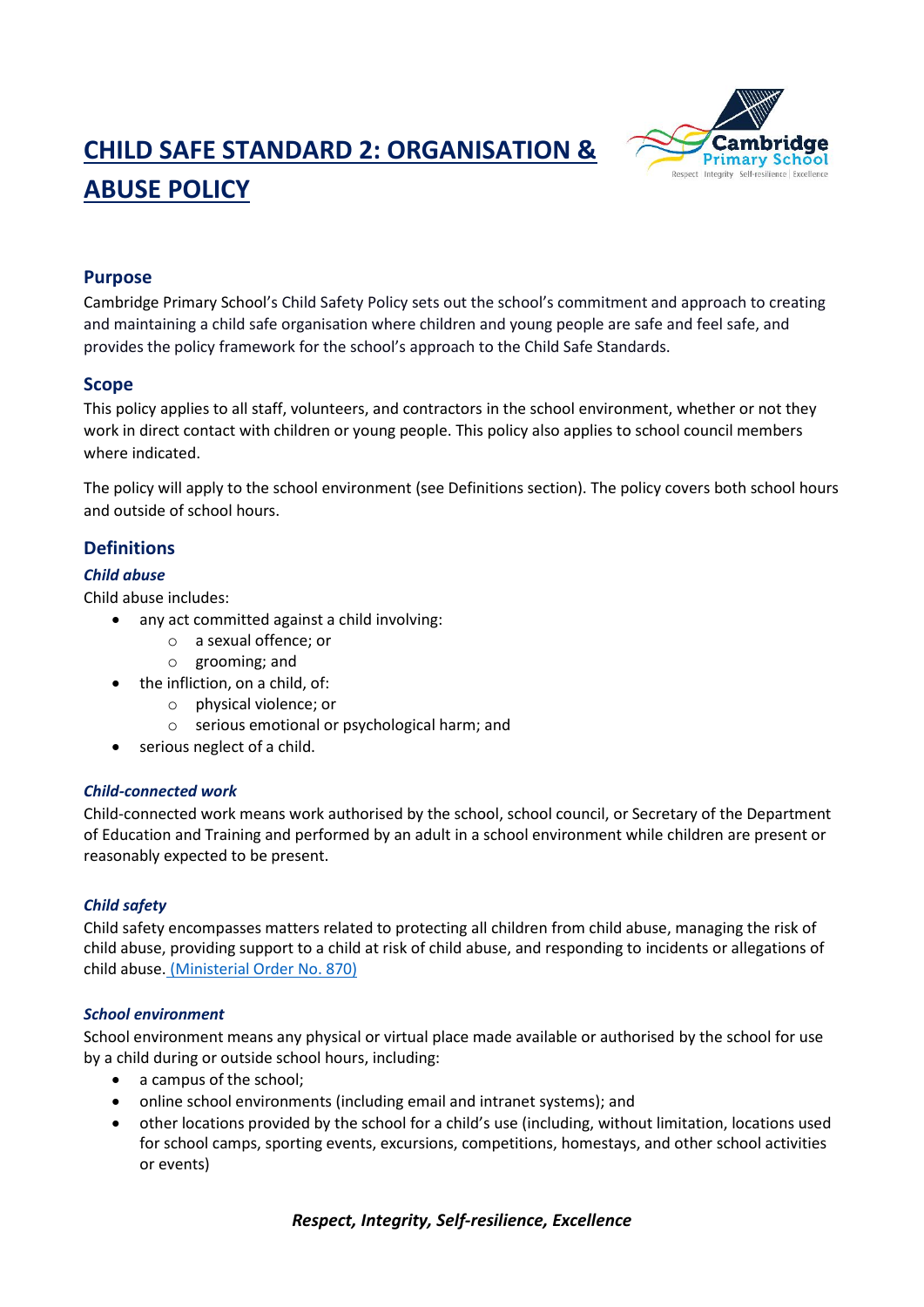Out of School Hours Care location/s and excursions.

# *School staff*

School staff means an individual working in a school environment who is:

- employed by the Department of Education and Training;
- directly engaged or employed by a school council; or
- a volunteer or a contracted service provider (whether or not a body corporate or any other person is an intermediary).

# **STATEMENT OF COMMITMENT TO CHILD SAFETY AND CHILD SAFETY PRINCIPLE**

Cambridge Primary School is committed to the safety and wellbeing of all children and young people. This will be the primary focus of our care and decision-making.

Cambridge Primary School strives to equip and empower life long learning that contribute collaboratively to build a positive, inclusive and successful school and community. Our four values of Respect, Integrity, Self-Resilience, and Excellence are taught explicitly within the classroom and across school settings and guide the decisions and behaviours of all members of our school community, including relation to child safety:

- Respect show care and concern for others
- integrity– be safe, honest, true, fair and considerate, take responsibility for your actions
- Self Resilience bouncing back from setback and having a growth mindset
- Excellence aiming high to be the very best we can.

Cambridge Primary School has zero tolerance for child abuse.

We are committed to providing a child safe environment where children and young people are safe and feel safe, and their voices are heard about decisions that affect their lives. Our child safe policies, procedures, strategies and practices will be inclusive of the needs of all children, particularly Aboriginal and Torres Strait Islander children, children from culturally and linguistically diverse backgrounds, children with disabilities, students in out of home care, LGBTI students and children who are vulnerable.

Every person involved in Cambridge Primary School has a responsibility to understand the important and specific role they play individually and collectively to ensure that the wellbeing and safety of all children and young people is at the forefront of all they do and every decision they make.

### **Child safety principles**

In its planning, decision-making and operations, Cambridge Primary School will:

- 1. Take a preventative, proactive and participatory approach to child safety;
- 2. Value and empower children to participate in decisions which affect their lives;
- 3. Foster a culture of openness that supports all persons to safely disclose risks of harm to children;
- 4. Respect diversity in cultures and child rearing practices while keeping child safety paramount;
- 5. Provide written guidance on appropriate conduct and behaviour towards children;
- 6. Engage only the most suitable people to work with children and have high quality staff and volunteer supervision and professional development;
- 7. Ensure children know who to talk with if they are worried or are feeling unsafe, and that they are comfortable and encouraged to raise such concerns;
- 8. Report suspected abuse, neglect or mistreatment promptly to the appropriate authorities;
- 9. Share information appropriately and lawfully with other organisations where the safety and wellbeing of children is at risk; and
- 10. Value the input of and communicate regularly with families and carers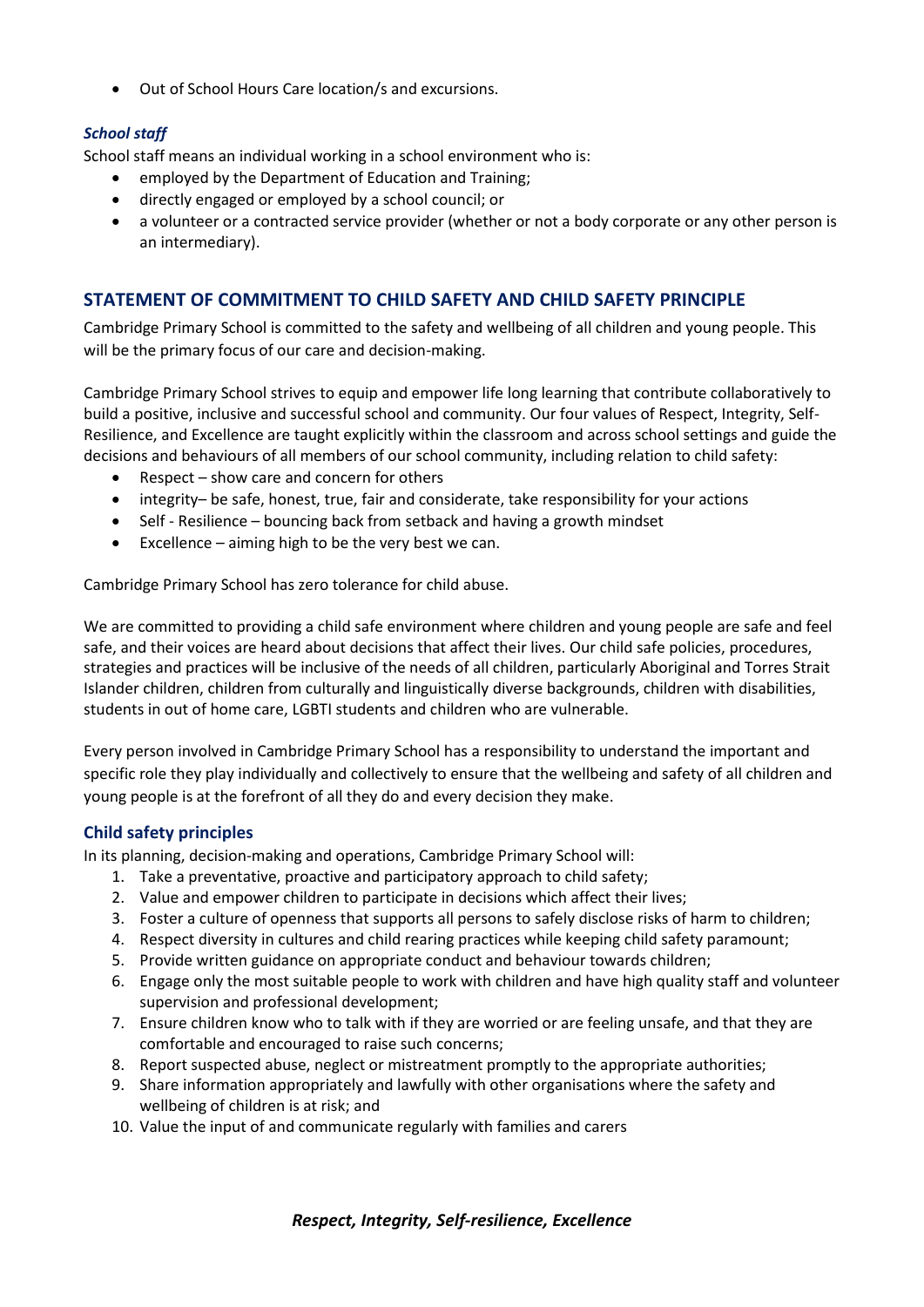# **POLICY**

# **Strategies to embed a child safe culture**

Cambridge Primary School's culture encourages staff, students, parents and the school community to raise, discuss and scrutinise child safety concerns. This makes it more difficult for abuse to occur and remain hidden.

All child safety documents, including this policy, the Child Safety Code of Conduct [\[http://www.cambridgeps.vic.edu.au/forms-and-policies\]](https://www.education.vic.gov.au/Documents/about/programs/health/protect/%5bhttp:/www.cambridgeps.vic.edu.au/forms-and-policies%5d), the school's Child Safety Responding and Reporting Obligations (including Mandatory Reporting) Policy and Procedures [\[http://www.cambridgeps.vic.edu.au/forms-and-policies\],](https://www.education.vic.gov.au/Documents/about/programs/health/protect/%5bhttp:/www.cambridgeps.vic.edu.au/forms-and-policies%5d) *[Identifying and Responding to All Forms of Abuse](https://www.education.vic.gov.au/Documents/about/programs/health/protect/ChildSafeStandard5_SchoolsGuide.pdf)  [in Victorian Schools](https://www.education.vic.gov.au/Documents/about/programs/health/protect/ChildSafeStandard5_SchoolsGuide.pdf)* and the [Four Critical Actions for Schools](https://www.education.vic.gov.au/Documents/about/programs/health/protect/FourCriticalActions_ChildAbuse.pdf) are readily available online and in hard copy at the school's administration office for all staff and students to read at any time.

Child safety is everyone's responsibility. **All school staff** are required to:

- Act in accordance with the school's Child Safety Code of Conduct, which clearly sets out the difference between appropriate and inappropriate behaviour
- Act in accordance with the Child Safety Responding and Reporting Obligations (including Mandatory Reporting) Policy and Procedures at all times, including following th[e Four Critical Actions for Schools](https://www.education.vic.gov.au/Documents/about/programs/health/protect/FourCriticalActions_ChildAbuse.pdf) where necessary
- Undertake annual guidance and training on child safety
- Act in accordance with their legal obligations, including:
	- o Failure to disclose offence (applies to all adults)
	- o Duty of care (applies to all school staff)
	- o Mandatory reporting obligations (applies to all mandatory reporters, including teachers, principals, registered psychologists, and registered doctors and nurses)
	- $\circ$  Failure to protect offence (applies to a person in a position of authority within the school)
	- o Reportable conduct obligations (applies to all school staff in reporting conduct to the principal, and applies to the principal in reporting to Employee Conduct Branch)
	- o Organisational duty of care (applies to the school as an organisation)
	- o For more information on these obligations, see [Identifying and Responding to All Forms of](https://www.education.vic.gov.au/Documents/about/programs/health/protect/ChildSafeStandard5_SchoolsGuide.pdf)  [Abuse in Victorian Schools.](https://www.education.vic.gov.au/Documents/about/programs/health/protect/ChildSafeStandard5_SchoolsGuide.pdf)

As part of Cambridge Primary School's child safe culture, **school leadership** (including the principal and assistant principals) will:

- Consider the diversity of all children, including (but not limited to) the needs of Aboriginal and Torres Strait Islander children, children from culturally and linguistically diverse backgrounds, children with disabilities, and children who are vulnerable, when implementing the Child Safe Standards
- Ensure that child safety is a regular agenda item at school leadership meetings and staff meetings
- Encourage and enable staff professional learning and training to build deeper understandings of child safety and prevention of abuse
- Ensure that no one is prohibited or discouraged from reporting an allegation of child abuse to a person external to the school or from making records of any allegation.

As part of Cambridge Primary School's child safe culture, **school mandatory reporting staff** are required to:

- Complete the Protecting Children [Mandatory reporting and other obligations](http://elearn.com.au/det/protectingchildren/) online module every year
- Read the school's Child Safety Code of Conduct on induction, and maintain familiarity with that document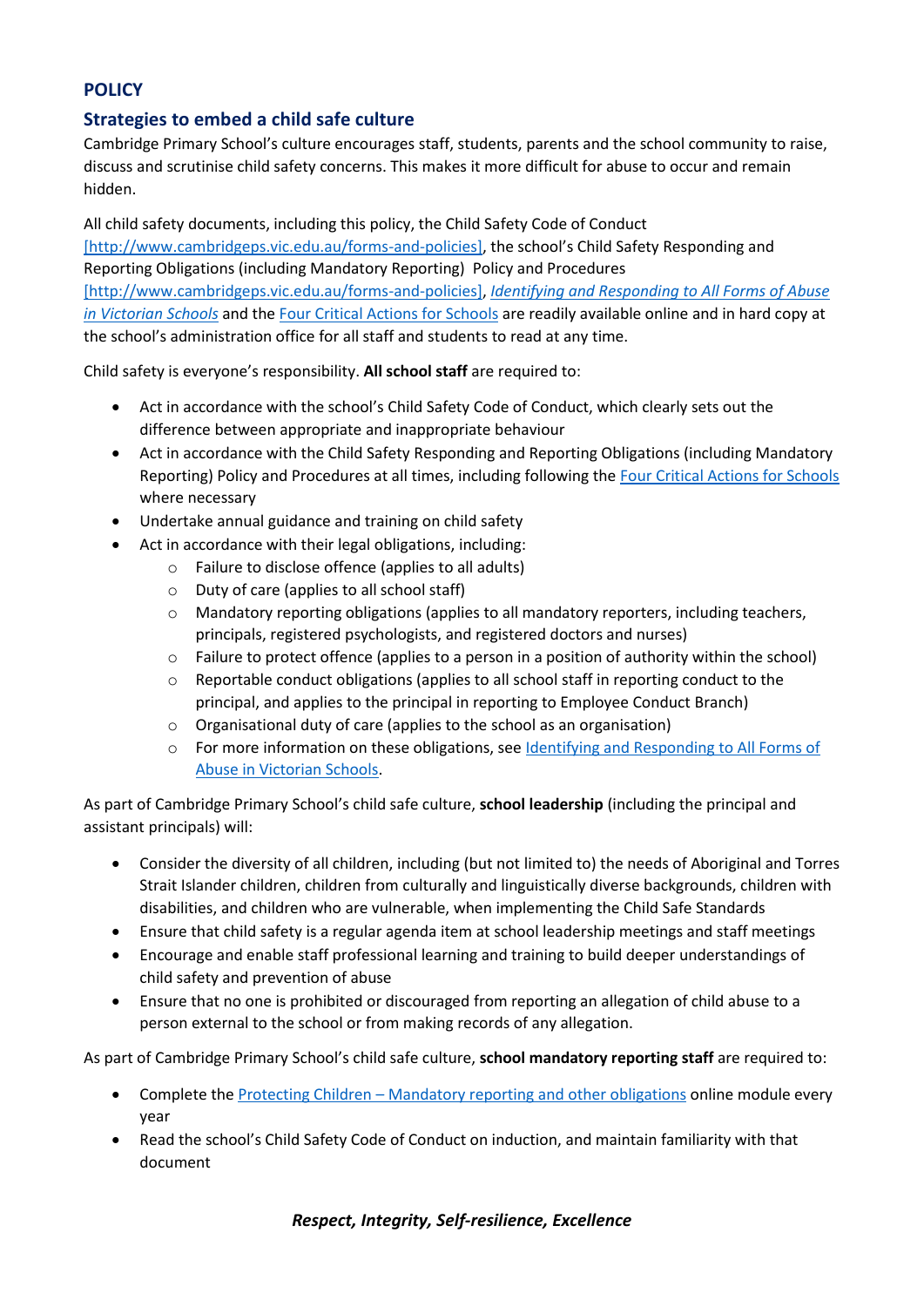- Read the school's Child Safety Responding and Reporting Obligations (including Mandatory Reporting) Policy and Procedures on induction, and maintain familiarity with that document
- Read the school's Child Safety Policy (this document) on induction, and maintain familiarity with that document.

As part of Cambridge Primary School's child safe culture, in performing the functions and powers given to them under the *Education and Training Reform Act 2006*, **school councils and school council members** will:

- Ensure that child safety is a regular agenda item at school council meetings
- Consider the diversity of all children, including (but not limited to) the needs of Aboriginal and Torres Strait Islander children, children from culturally and linguistically diverse backgrounds, children with disabilities, and children who are vulnerable, when making decisions regarding the Child Safe Standards
- Undertake annual guidance and training on child safety, such as th[e Child Safe Standards School](https://www.education.vic.gov.au/Documents/about/programs/health/protect/school-council-training.pptx)  [Council Training](https://www.education.vic.gov.au/Documents/about/programs/health/protect/school-council-training.pptx) PowerPoint.
- Approve the Child Safety Code of Conduct to the extent that it applies to school council employees and members, and if updated, note the new document in its school council meeting minutes
- When hiring employees, ensure that selection, supervision and management practices are child safe (unless delegated to the principal).

School leadership will maintain records of the above processes.

# **Roles and responsibilities**

School leaders will ensure that each person understands their role, responsibilities and behaviour expected in protecting children and young people from abuse and neglect. Staff will comply with the school's Child Safety Code of Conduct, which sets out clearly the difference between appropriate and inappropriate behaviour.

Specific child safety responsibilities:

- The Principal will/or delegate responsibility for reviewing and updating the Child Safety Policy every 3 years.
- The Principal or delegate is responsible for monitoring the school's compliance with the Child Safety Policy. The school community should approach the Principal or their nominated staff member if they have any concerns about the school's compliance with the Child Safety Policy.
- The Principal is responsible for informing the school community about this policy, and making it publicly available.
- Other specific roles and responsibilities are named in Cambridge Primary School's other child safety policies and procedures, including the Child Safety Code of Conduct, Child Safety Responding and Reporting Obligations (including Mandatory Reporting) Policy and Procedures, and risk assessment register.

### **Recruitment**

Cambridge Primary School follows the Department's Recruitment in Schools guide to ensure child safe recruitment practices, available on the [Department'](https://www.education.vic.gov.au/hrweb/careers/Pages/recruitinsch.aspx)s website.

All prospective volunteers are required to comply with our school's Volunteers Policy, including in relation to assessing the suitability of prospective volunteers and obtaining checks required under this policy.

### **Training and supervision**

Training and education is important to ensure that everyone in the school understands that child safety is everyone's responsibility.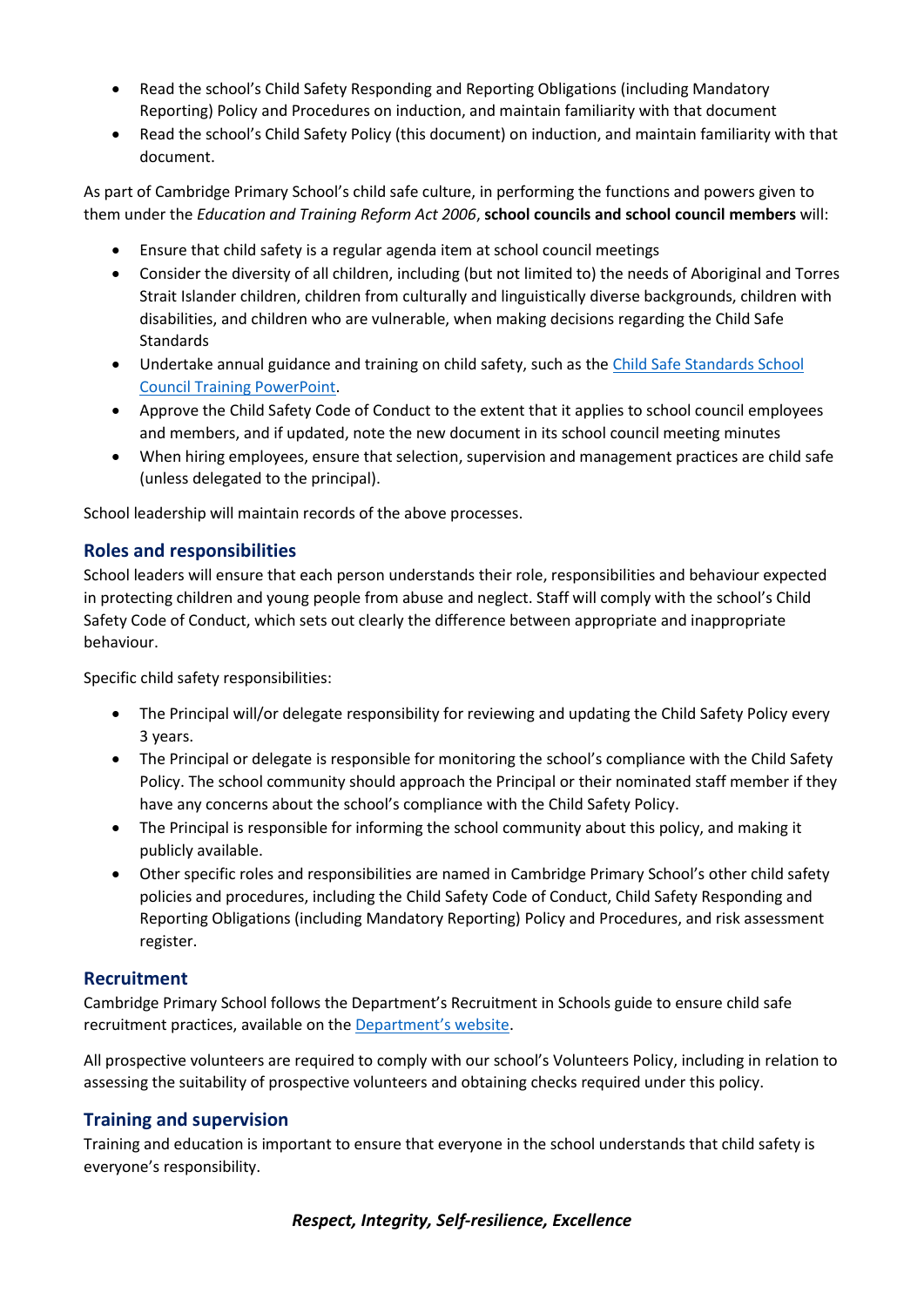Our school culture aims for all staff and volunteers (in addition to parents/carers and children) to feel confident and comfortable in coming forward with any allegations or suspicions of child abuse or child safety concerns. We train our staff and volunteers to identify, assess, and minimise risks of child abuse and to detect potential signs of child abuse. This training occurs annually or more often as required.

We also support our staff and volunteers through ongoing supervision to develop their skills to protect children from abuse, to promote the cultural safety of Aboriginal and Torres Strait Islander children and children from linguistically and/or diverse backgrounds, and the safety of children with a disability and vulnerable children.

New employees and volunteers will be inducted into the school, including by being referred to the Child Safety Policy (this document), the Child Safety Code of Conduct, and the Child Safety Responding and Reporting Obligations (including Mandatory Reporting) Policy and Procedures on the school website and in a face-to-face one-to-one/ or small group induction tour/interview as conducted by an Assistant Principal. They will also be supervised regularly to ensure they understand our school's commitment to child safety, and that their behaviour towards children is safe and appropriate. All employees of our school will be monitored and assessed via regular performance review to ensure their continuing suitability for childconnected work. Any inappropriate behaviour will be reported by school staff to the Principal or Assistant Principal and will be managed in accordance with Cambridge Primary School's Child Safety Responding and Reporting Obligations (including Mandatory Reporting) Policy and Procedures [\[http://www.cambridgeps.vic.edu.au/forms-and-policies\]](https://www.education.vic.gov.au/Documents/about/programs/health/protect/%5bhttp:/www.cambridgeps.vic.edu.au/forms-and-policies%5d) where required.

# **Reporting a child safety concern or complaint**

The school has clear expectations for all staff and volunteers in making a report about a child or young person who may be in need of protection. All staff (including school council employees) must follow the school's Child Safety Responding and Reporting Obligations (including Mandatory Reporting) Policy and Procedures, including following the [Four Critical Actions for Schools](https://www.education.vic.gov.au/Documents/about/programs/health/protect/FourCriticalActions_ChildAbuse.pdf) if there is an incident, disclosure or suspicion of child abuse. Immediate actions should include reporting their concerns to DHHS Child Protection, Victoria Police and/or another appropriate agency and notifying the principal or a member of the school leadership team of their concerns and the reasons for those concerns.

will never prohibit or discourage school staff from reporting an allegation of child abuse. The school will always take action to respond to a complaint in accordance with the school's Child Safety Responding and Reporting Obligations (including Mandatory Reporting) Policy and Procedures. In accordance with Action 4 of the Four Critical Actions for Schools, Cambridge Primary School will provide ongoing support for students affected by child abuse.

The Child Safety Responding and Reporting Obligations (including Mandatory Reporting) Policy and Procedures can be found at [\[http://www.cambridgeps.vic.edu.au/forms-and-policies\].](https://www.education.vic.gov.au/Documents/about/programs/health/protect/%5bhttp:/www.cambridgeps.vic.edu.au/forms-and-policies%5d)

### **Risk reduction and management**

Cambridge Primary School believes the wellbeing of children and young people is paramount, and is vigilant in ensuring proper risk management processes, found in the school's risk assessment register. The school recognises there are potential risks to children and young people and will take a risk management approach by undertaking preventative measures.

We will identify and mitigate the risks of child abuse in school environments by taking into account the nature of each school environment, the activities expected to be conducted in that environment and the characteristics and needs of all children expected to be present in that environment.

Cambridge Primary School monitors and evaluates the effectiveness of the actions it takes to reduce or remove risks to child safety, more information can be found in the school's risk assessment register.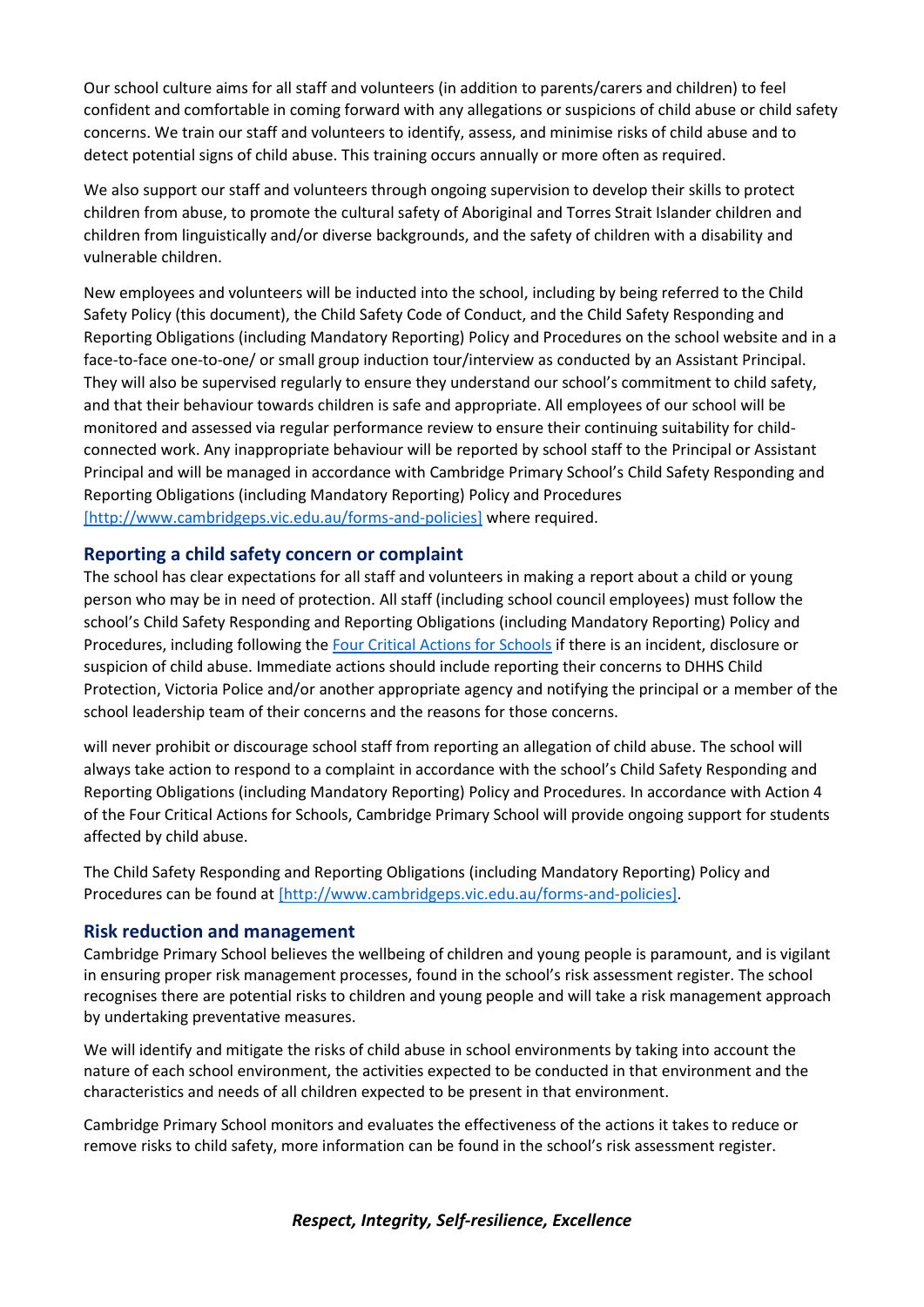# **Listening to, communicating with and empowering children**

Cambridge Primary School has developed a safe, inclusive and supportive environment that involves and communicates with children, young people and their parents/carers. We encourage child and parent/carer involvement and engagement that informs safe school operations and builds the capability of children and parents/carers to understand their rights and their responsibilities. Our school is committed to supporting and encouraging students to use their voice to raise and share their concerns with a trusted adult at any time of need. Students can access information on how to report abuse via posters throughout the school, classroom lessons, the school wellbeing staff, their teacher, our online bullying form or speaking with a trusted adult.

When the school is gathering information in relation to a complaint about alleged misconduct with or abuse of a child, the school will listen to the complainant's account and take them seriously, check understanding and keep the child (and/or their parents/carers, as appropriate) informed about progress.

The school will promote the Child Safe Standards in ways that are readily accessible, easy to understand, and user-friendly to children, including:

- All of our child safety policies and procedures will be available for the students and parents at Cambridge Primary School's website [\[http://www.cambridgeps.vic.edu.au/forms-and-policies\]](https://www.education.vic.gov.au/Documents/about/programs/health/protect/%5bhttp:/www.cambridgeps.vic.edu.au/forms-and-policies%5d) to read and hard copies can be requested at our school administration office
- PROTECT Child Safety posters will be displayed across the school
- School newsletters will inform students and the school community about the school's commitment to child safety, and strategies or initiatives that the school is taking to ensure student safety
- At the beginning of each year, teachers explicitly teach the rights of students to be safe and what that might look like, sound like and feel like across the year levels for all students to understand. This is continually revised in the wellbeing curriculum throughout the year.

The school will use its health and wellbeing programs to deliver appropriate education to its students about:

- standards of behaviour for students attending the school;
- healthy and respectful relationships (including sexuality);
- resilience: and
- child abuse awareness and prevention.

Cambridge Primary School delivers wellbeing curriculum through the following programs:

- Respectful Relationships
- Knowing and Growing
- Kidsmatter
- Cybersafety
- Bravehearts.

### **Communications**

This school is committed to communicating our child safety strategies to the school community through:

- Ensuring that the Child Safety Policy (this document), Code of Conduct, and the Child Safety Responding and Reporting Obligations (including Mandatory Reporting) Policy and Procedure are available on the school website and via the school administration office
- Once per term (at least) reminders in the school newsletter of our school's commitment to child safety